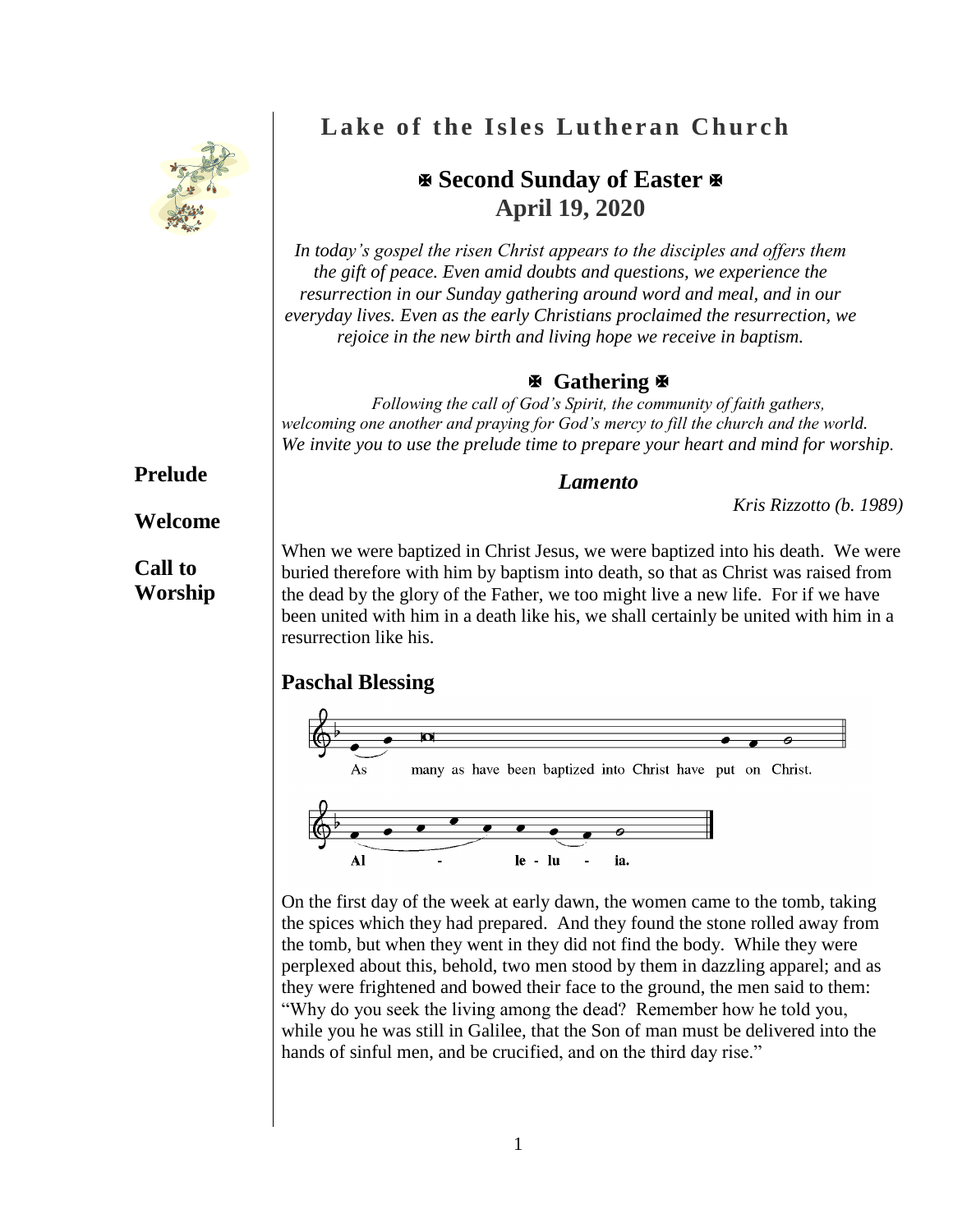| <b>Hymn</b><br>Christ the<br>ris'n<br>Lord<br>Al<br><sup>is</sup><br>day:<br>le.<br>ia!<br>to<br>$\overline{\phantom{a}}$<br>lu<br>sheep the<br>Al<br>ia!<br>$\overline{2}$<br>For<br>the<br>Lamb<br>has<br>bled,<br>le<br>$\ln$<br>Christ, the<br>de<br>filed,<br>Al<br>le<br>ia!<br>3<br>$vic - tim$<br>lu<br>$un -$<br>$\sim$<br>$\sim$<br>ia!<br>this<br>ly<br>Al<br>le<br>lu<br>Chris-tians, on<br>day,<br>4<br>$ho -$<br>$\equiv$<br>$\sim$<br>Chris-tians, has - ten<br>Al<br>le<br>lu<br>ia!<br>your way;<br>on<br>Al<br>lu<br>ia!<br>$sin - less$<br>in<br>the<br>sin - ner's stead.<br>le<br>$\overline{a}$<br>$\blacksquare$<br>Al<br>le<br>God<br>and<br>$sin - ners$<br>rec - on - ciled,<br>lu<br>ia!<br>$\blacksquare$<br>$\overline{\phantom{a}}$<br>ia!<br>Al<br>le<br>all<br>your grate - ful<br>lu<br>hom - age<br>pay;<br>of - fer praise with<br>Al<br>$ u -$<br>love<br>re - plete,<br>le.<br>ia!<br>$\sim$<br>Christ the Lord<br>ris'n<br>Al<br>$\overline{1}$<br>high;<br>$le - lu - ia!$<br>on<br>Al<br>when $con$ -tend - ing<br>life,<br>$le - lu - ia!$<br>death and<br>$\overline{\phantom{a}}$<br>Al<br>Christ the Lord<br>$\sin$ <sup>n</sup><br>high;<br>$le$ - $lu$ - $ia!$<br>$\overline{1}$<br>on<br>$\blacksquare$<br>$vic - tim's$<br>feet.<br>Al<br>ia!<br>pas - chal<br>lu<br>at<br>the<br>le<br>lives,<br>die.<br>Al<br>lu<br>now he<br>le<br>ia!<br>no<br>more to<br>$\overline{\phantom{a}}$<br>$\blacksquare$<br>$\blacksquare$<br>ia!<br>strife.<br>Al<br>lu<br>in strange and<br>le<br>awe - some<br>met<br>$\blacksquare$<br>$\blacksquare$<br>Al<br>ia!<br>die.<br>le<br>lu<br>lives,<br>he<br>now<br>no<br>more to<br>Text: attr. Wipo of Burgundy, d. c. 1050; tr. Jane E. Leeson, 1807–1882, alt.<br>Music: LLANFAIR, Robert Williams, 1781-1821<br>P:<br>The grace of our Lord Jesus Christ, the love of God, and the communion of<br><b>Apostolic</b><br>the Holy Spirit be with you all.<br><b>Greeting</b><br>$\mathbf{C}$ :<br>And also with you.<br><b>Prayer of the</b><br>Almighty and eternal God, the strength of those who believe and the hope of<br>those who doubt, may we, who have not seen, have faith in you and receive the<br>Day<br>fullness of Christ's blessing, who lives and reigns with you and the Holy Spirit,<br>one God, now and forever. Amen.<br>图 Word 图<br>The Word of God comes alive for the gathered community<br>As God speaks to us in scriptures read, sung and preached.<br><b>Children's Sermon</b> | <b>Gathering</b> | <b>Christ the Lord is Risen Today. Alleluia!</b> |  |  |
|-------------------------------------------------------------------------------------------------------------------------------------------------------------------------------------------------------------------------------------------------------------------------------------------------------------------------------------------------------------------------------------------------------------------------------------------------------------------------------------------------------------------------------------------------------------------------------------------------------------------------------------------------------------------------------------------------------------------------------------------------------------------------------------------------------------------------------------------------------------------------------------------------------------------------------------------------------------------------------------------------------------------------------------------------------------------------------------------------------------------------------------------------------------------------------------------------------------------------------------------------------------------------------------------------------------------------------------------------------------------------------------------------------------------------------------------------------------------------------------------------------------------------------------------------------------------------------------------------------------------------------------------------------------------------------------------------------------------------------------------------------------------------------------------------------------------------------------------------------------------------------------------------------------------------------------------------------------------------------------------------------------------------------------------------------------------------------------------------------------------------------------------------------------------------------------------------------------------------------------------------------------------------------------------------------------------------------------------------------------------------------------------------------------------------------------------------------------------------------------------------|------------------|--------------------------------------------------|--|--|
|                                                                                                                                                                                                                                                                                                                                                                                                                                                                                                                                                                                                                                                                                                                                                                                                                                                                                                                                                                                                                                                                                                                                                                                                                                                                                                                                                                                                                                                                                                                                                                                                                                                                                                                                                                                                                                                                                                                                                                                                                                                                                                                                                                                                                                                                                                                                                                                                                                                                                                 |                  |                                                  |  |  |
|                                                                                                                                                                                                                                                                                                                                                                                                                                                                                                                                                                                                                                                                                                                                                                                                                                                                                                                                                                                                                                                                                                                                                                                                                                                                                                                                                                                                                                                                                                                                                                                                                                                                                                                                                                                                                                                                                                                                                                                                                                                                                                                                                                                                                                                                                                                                                                                                                                                                                                 |                  |                                                  |  |  |
|                                                                                                                                                                                                                                                                                                                                                                                                                                                                                                                                                                                                                                                                                                                                                                                                                                                                                                                                                                                                                                                                                                                                                                                                                                                                                                                                                                                                                                                                                                                                                                                                                                                                                                                                                                                                                                                                                                                                                                                                                                                                                                                                                                                                                                                                                                                                                                                                                                                                                                 |                  |                                                  |  |  |
|                                                                                                                                                                                                                                                                                                                                                                                                                                                                                                                                                                                                                                                                                                                                                                                                                                                                                                                                                                                                                                                                                                                                                                                                                                                                                                                                                                                                                                                                                                                                                                                                                                                                                                                                                                                                                                                                                                                                                                                                                                                                                                                                                                                                                                                                                                                                                                                                                                                                                                 |                  |                                                  |  |  |
|                                                                                                                                                                                                                                                                                                                                                                                                                                                                                                                                                                                                                                                                                                                                                                                                                                                                                                                                                                                                                                                                                                                                                                                                                                                                                                                                                                                                                                                                                                                                                                                                                                                                                                                                                                                                                                                                                                                                                                                                                                                                                                                                                                                                                                                                                                                                                                                                                                                                                                 |                  |                                                  |  |  |
|                                                                                                                                                                                                                                                                                                                                                                                                                                                                                                                                                                                                                                                                                                                                                                                                                                                                                                                                                                                                                                                                                                                                                                                                                                                                                                                                                                                                                                                                                                                                                                                                                                                                                                                                                                                                                                                                                                                                                                                                                                                                                                                                                                                                                                                                                                                                                                                                                                                                                                 |                  |                                                  |  |  |
|                                                                                                                                                                                                                                                                                                                                                                                                                                                                                                                                                                                                                                                                                                                                                                                                                                                                                                                                                                                                                                                                                                                                                                                                                                                                                                                                                                                                                                                                                                                                                                                                                                                                                                                                                                                                                                                                                                                                                                                                                                                                                                                                                                                                                                                                                                                                                                                                                                                                                                 |                  |                                                  |  |  |
|                                                                                                                                                                                                                                                                                                                                                                                                                                                                                                                                                                                                                                                                                                                                                                                                                                                                                                                                                                                                                                                                                                                                                                                                                                                                                                                                                                                                                                                                                                                                                                                                                                                                                                                                                                                                                                                                                                                                                                                                                                                                                                                                                                                                                                                                                                                                                                                                                                                                                                 |                  |                                                  |  |  |
|                                                                                                                                                                                                                                                                                                                                                                                                                                                                                                                                                                                                                                                                                                                                                                                                                                                                                                                                                                                                                                                                                                                                                                                                                                                                                                                                                                                                                                                                                                                                                                                                                                                                                                                                                                                                                                                                                                                                                                                                                                                                                                                                                                                                                                                                                                                                                                                                                                                                                                 |                  |                                                  |  |  |
|                                                                                                                                                                                                                                                                                                                                                                                                                                                                                                                                                                                                                                                                                                                                                                                                                                                                                                                                                                                                                                                                                                                                                                                                                                                                                                                                                                                                                                                                                                                                                                                                                                                                                                                                                                                                                                                                                                                                                                                                                                                                                                                                                                                                                                                                                                                                                                                                                                                                                                 |                  |                                                  |  |  |
|                                                                                                                                                                                                                                                                                                                                                                                                                                                                                                                                                                                                                                                                                                                                                                                                                                                                                                                                                                                                                                                                                                                                                                                                                                                                                                                                                                                                                                                                                                                                                                                                                                                                                                                                                                                                                                                                                                                                                                                                                                                                                                                                                                                                                                                                                                                                                                                                                                                                                                 |                  |                                                  |  |  |
|                                                                                                                                                                                                                                                                                                                                                                                                                                                                                                                                                                                                                                                                                                                                                                                                                                                                                                                                                                                                                                                                                                                                                                                                                                                                                                                                                                                                                                                                                                                                                                                                                                                                                                                                                                                                                                                                                                                                                                                                                                                                                                                                                                                                                                                                                                                                                                                                                                                                                                 |                  |                                                  |  |  |
|                                                                                                                                                                                                                                                                                                                                                                                                                                                                                                                                                                                                                                                                                                                                                                                                                                                                                                                                                                                                                                                                                                                                                                                                                                                                                                                                                                                                                                                                                                                                                                                                                                                                                                                                                                                                                                                                                                                                                                                                                                                                                                                                                                                                                                                                                                                                                                                                                                                                                                 |                  |                                                  |  |  |
|                                                                                                                                                                                                                                                                                                                                                                                                                                                                                                                                                                                                                                                                                                                                                                                                                                                                                                                                                                                                                                                                                                                                                                                                                                                                                                                                                                                                                                                                                                                                                                                                                                                                                                                                                                                                                                                                                                                                                                                                                                                                                                                                                                                                                                                                                                                                                                                                                                                                                                 |                  |                                                  |  |  |
|                                                                                                                                                                                                                                                                                                                                                                                                                                                                                                                                                                                                                                                                                                                                                                                                                                                                                                                                                                                                                                                                                                                                                                                                                                                                                                                                                                                                                                                                                                                                                                                                                                                                                                                                                                                                                                                                                                                                                                                                                                                                                                                                                                                                                                                                                                                                                                                                                                                                                                 |                  |                                                  |  |  |
|                                                                                                                                                                                                                                                                                                                                                                                                                                                                                                                                                                                                                                                                                                                                                                                                                                                                                                                                                                                                                                                                                                                                                                                                                                                                                                                                                                                                                                                                                                                                                                                                                                                                                                                                                                                                                                                                                                                                                                                                                                                                                                                                                                                                                                                                                                                                                                                                                                                                                                 |                  |                                                  |  |  |
|                                                                                                                                                                                                                                                                                                                                                                                                                                                                                                                                                                                                                                                                                                                                                                                                                                                                                                                                                                                                                                                                                                                                                                                                                                                                                                                                                                                                                                                                                                                                                                                                                                                                                                                                                                                                                                                                                                                                                                                                                                                                                                                                                                                                                                                                                                                                                                                                                                                                                                 |                  |                                                  |  |  |
|                                                                                                                                                                                                                                                                                                                                                                                                                                                                                                                                                                                                                                                                                                                                                                                                                                                                                                                                                                                                                                                                                                                                                                                                                                                                                                                                                                                                                                                                                                                                                                                                                                                                                                                                                                                                                                                                                                                                                                                                                                                                                                                                                                                                                                                                                                                                                                                                                                                                                                 |                  |                                                  |  |  |
|                                                                                                                                                                                                                                                                                                                                                                                                                                                                                                                                                                                                                                                                                                                                                                                                                                                                                                                                                                                                                                                                                                                                                                                                                                                                                                                                                                                                                                                                                                                                                                                                                                                                                                                                                                                                                                                                                                                                                                                                                                                                                                                                                                                                                                                                                                                                                                                                                                                                                                 |                  |                                                  |  |  |
|                                                                                                                                                                                                                                                                                                                                                                                                                                                                                                                                                                                                                                                                                                                                                                                                                                                                                                                                                                                                                                                                                                                                                                                                                                                                                                                                                                                                                                                                                                                                                                                                                                                                                                                                                                                                                                                                                                                                                                                                                                                                                                                                                                                                                                                                                                                                                                                                                                                                                                 |                  |                                                  |  |  |
|                                                                                                                                                                                                                                                                                                                                                                                                                                                                                                                                                                                                                                                                                                                                                                                                                                                                                                                                                                                                                                                                                                                                                                                                                                                                                                                                                                                                                                                                                                                                                                                                                                                                                                                                                                                                                                                                                                                                                                                                                                                                                                                                                                                                                                                                                                                                                                                                                                                                                                 |                  |                                                  |  |  |
|                                                                                                                                                                                                                                                                                                                                                                                                                                                                                                                                                                                                                                                                                                                                                                                                                                                                                                                                                                                                                                                                                                                                                                                                                                                                                                                                                                                                                                                                                                                                                                                                                                                                                                                                                                                                                                                                                                                                                                                                                                                                                                                                                                                                                                                                                                                                                                                                                                                                                                 |                  |                                                  |  |  |
|                                                                                                                                                                                                                                                                                                                                                                                                                                                                                                                                                                                                                                                                                                                                                                                                                                                                                                                                                                                                                                                                                                                                                                                                                                                                                                                                                                                                                                                                                                                                                                                                                                                                                                                                                                                                                                                                                                                                                                                                                                                                                                                                                                                                                                                                                                                                                                                                                                                                                                 |                  |                                                  |  |  |
|                                                                                                                                                                                                                                                                                                                                                                                                                                                                                                                                                                                                                                                                                                                                                                                                                                                                                                                                                                                                                                                                                                                                                                                                                                                                                                                                                                                                                                                                                                                                                                                                                                                                                                                                                                                                                                                                                                                                                                                                                                                                                                                                                                                                                                                                                                                                                                                                                                                                                                 |                  |                                                  |  |  |
|                                                                                                                                                                                                                                                                                                                                                                                                                                                                                                                                                                                                                                                                                                                                                                                                                                                                                                                                                                                                                                                                                                                                                                                                                                                                                                                                                                                                                                                                                                                                                                                                                                                                                                                                                                                                                                                                                                                                                                                                                                                                                                                                                                                                                                                                                                                                                                                                                                                                                                 |                  |                                                  |  |  |
|                                                                                                                                                                                                                                                                                                                                                                                                                                                                                                                                                                                                                                                                                                                                                                                                                                                                                                                                                                                                                                                                                                                                                                                                                                                                                                                                                                                                                                                                                                                                                                                                                                                                                                                                                                                                                                                                                                                                                                                                                                                                                                                                                                                                                                                                                                                                                                                                                                                                                                 |                  |                                                  |  |  |
|                                                                                                                                                                                                                                                                                                                                                                                                                                                                                                                                                                                                                                                                                                                                                                                                                                                                                                                                                                                                                                                                                                                                                                                                                                                                                                                                                                                                                                                                                                                                                                                                                                                                                                                                                                                                                                                                                                                                                                                                                                                                                                                                                                                                                                                                                                                                                                                                                                                                                                 |                  |                                                  |  |  |
|                                                                                                                                                                                                                                                                                                                                                                                                                                                                                                                                                                                                                                                                                                                                                                                                                                                                                                                                                                                                                                                                                                                                                                                                                                                                                                                                                                                                                                                                                                                                                                                                                                                                                                                                                                                                                                                                                                                                                                                                                                                                                                                                                                                                                                                                                                                                                                                                                                                                                                 |                  |                                                  |  |  |
|                                                                                                                                                                                                                                                                                                                                                                                                                                                                                                                                                                                                                                                                                                                                                                                                                                                                                                                                                                                                                                                                                                                                                                                                                                                                                                                                                                                                                                                                                                                                                                                                                                                                                                                                                                                                                                                                                                                                                                                                                                                                                                                                                                                                                                                                                                                                                                                                                                                                                                 |                  |                                                  |  |  |
|                                                                                                                                                                                                                                                                                                                                                                                                                                                                                                                                                                                                                                                                                                                                                                                                                                                                                                                                                                                                                                                                                                                                                                                                                                                                                                                                                                                                                                                                                                                                                                                                                                                                                                                                                                                                                                                                                                                                                                                                                                                                                                                                                                                                                                                                                                                                                                                                                                                                                                 |                  |                                                  |  |  |
|                                                                                                                                                                                                                                                                                                                                                                                                                                                                                                                                                                                                                                                                                                                                                                                                                                                                                                                                                                                                                                                                                                                                                                                                                                                                                                                                                                                                                                                                                                                                                                                                                                                                                                                                                                                                                                                                                                                                                                                                                                                                                                                                                                                                                                                                                                                                                                                                                                                                                                 |                  |                                                  |  |  |
|                                                                                                                                                                                                                                                                                                                                                                                                                                                                                                                                                                                                                                                                                                                                                                                                                                                                                                                                                                                                                                                                                                                                                                                                                                                                                                                                                                                                                                                                                                                                                                                                                                                                                                                                                                                                                                                                                                                                                                                                                                                                                                                                                                                                                                                                                                                                                                                                                                                                                                 |                  |                                                  |  |  |
|                                                                                                                                                                                                                                                                                                                                                                                                                                                                                                                                                                                                                                                                                                                                                                                                                                                                                                                                                                                                                                                                                                                                                                                                                                                                                                                                                                                                                                                                                                                                                                                                                                                                                                                                                                                                                                                                                                                                                                                                                                                                                                                                                                                                                                                                                                                                                                                                                                                                                                 |                  |                                                  |  |  |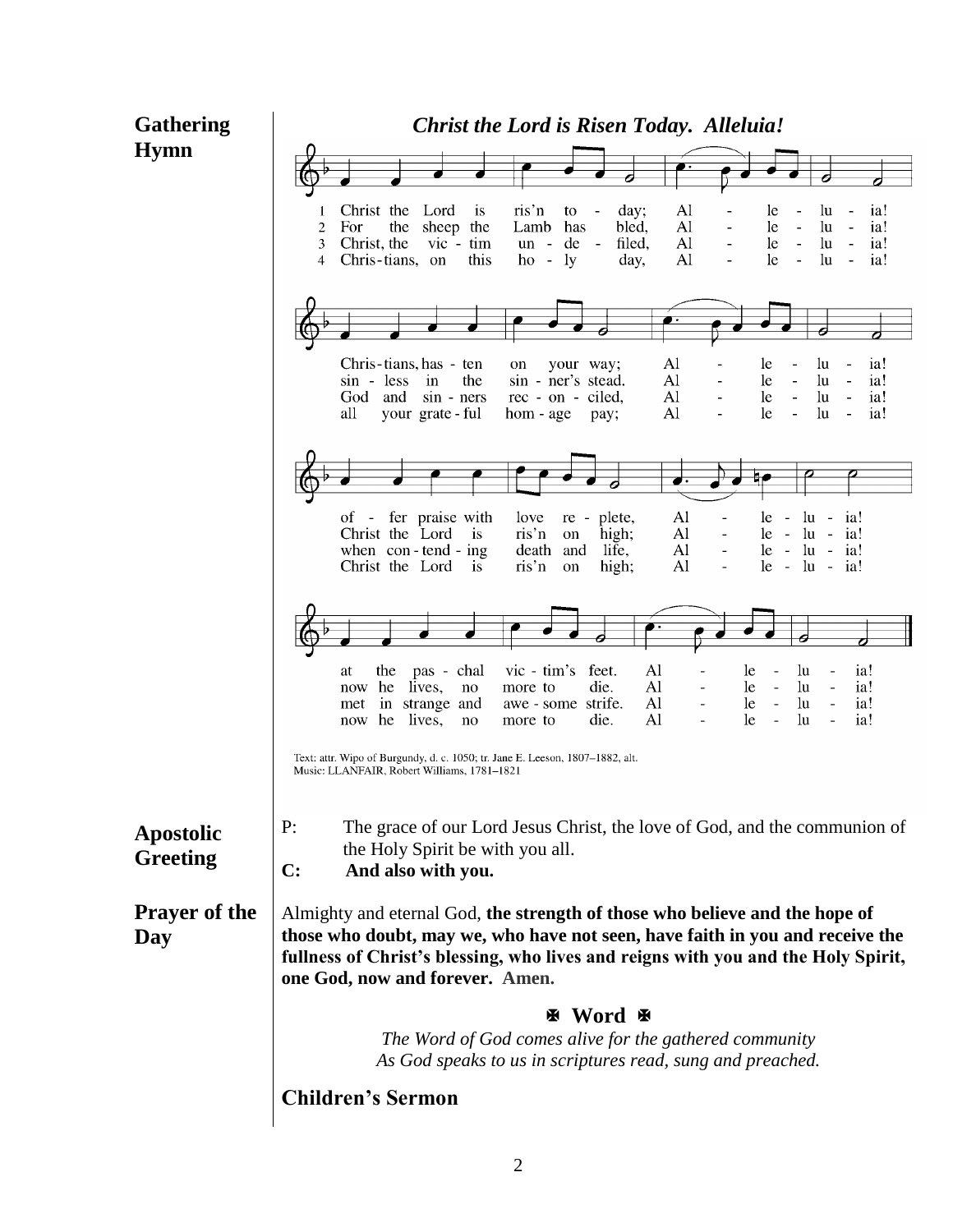#### *1 Peter 1:3-9*

*This epistle was written to encourage Christians experiencing hardships and suffering because of their faith in Christ. The letter opens by blessing God for the living hope we have through Christ's resurrection..*

#### *appears to his disciples, offering them a*

*John 20:19-31 The risen Jesus* 

*benediction, a commission, and the gift of the Holy Spirit. But one of their number is missing, and his unbelief prompts another visit from the Lord.*

#### **Reading**

<sup>3</sup>Blessed be the God and Father of our Lord Jesus Christ! By his great mercy he has given us a new birth into a living hope through the resurrection of Jesus Christ from the dead, <sup>4</sup> and into an inheritance that is imperishable, undefiled, and unfading, kept in heaven for you,  $5$  who are being protected by the power of God through faith for a salvation ready to be revealed in the last time. <sup>6</sup>In this you rejoice, even if now for a little while you have had to suffer various trials,  $\frac{7}{5}$  so that the genuineness of your faith—being more precious than gold that, though perishable, is tested by fire—may be found to result in praise and glory and honor when Jesus Christ is revealed. <sup>8</sup>Although you have not seen him, you love him; and even though you do not see him now, you believe in him and rejoice with an indescribable and glorious joy, <sup>9</sup>for you are receiving the outcome of your faith, the salvation of your souls.

R: Word of God, Word of Life.





**C: Glory to you, O Lord.**

#### **Gospel**

<sup>19</sup>When it was evening on that day, the first day of the week, and the doors of the house where the disciples had met were locked for fear of the Jews, Jesus came and stood among them and said, "Peace be with you." <sup>20</sup>After he said this, he showed them his hands and his side. Then the disciples rejoiced when they saw the Lord. <sup>21</sup> Jesus said to them again, "Peace be with you. As the Father has sent me, so I send you." <sup>22</sup>When he had said this, he breathed on them and said to them, "Receive the Holy Spirit.<sup>23</sup>If you forgive the sins of any, they are forgiven them; if you retain the sins of any, they are retained." <sup>24</sup>But Thomas (who was called the Twin), one of the twelve, was not with them when Jesus came.  $^{25}$ So the other disciples told him, "We have seen the Lord." But he said to them, "Unless I see the mark of the nails in his hands, and put my finger in the mark of the nails and my hand in his side, I will not believe."  $^{26}A$  week later his disciples were again in the house, and Thomas was with them. Although the doors were shut, Jesus came and stood among them and said, "Peace be with you." <sup>27</sup>Then he said to Thomas, "Put your finger here and see my hands. Reach out your hand and put it in my side. Do not doubt but believe." <sup>28</sup>Thomas answered him, "My Lord and my God!"  $^{29}$ Jesus said to him, "Have you believed because you have seen me? Blessed are those who have not seen and yet have come to believe." <sup>30</sup>Now Jesus did many other signs in the presence of his disciples, which are not written in this book.  $31$ But these are written so that you may come to believe that Jesus is the Messiah, the Son of God, and that through believing you may have life in his name.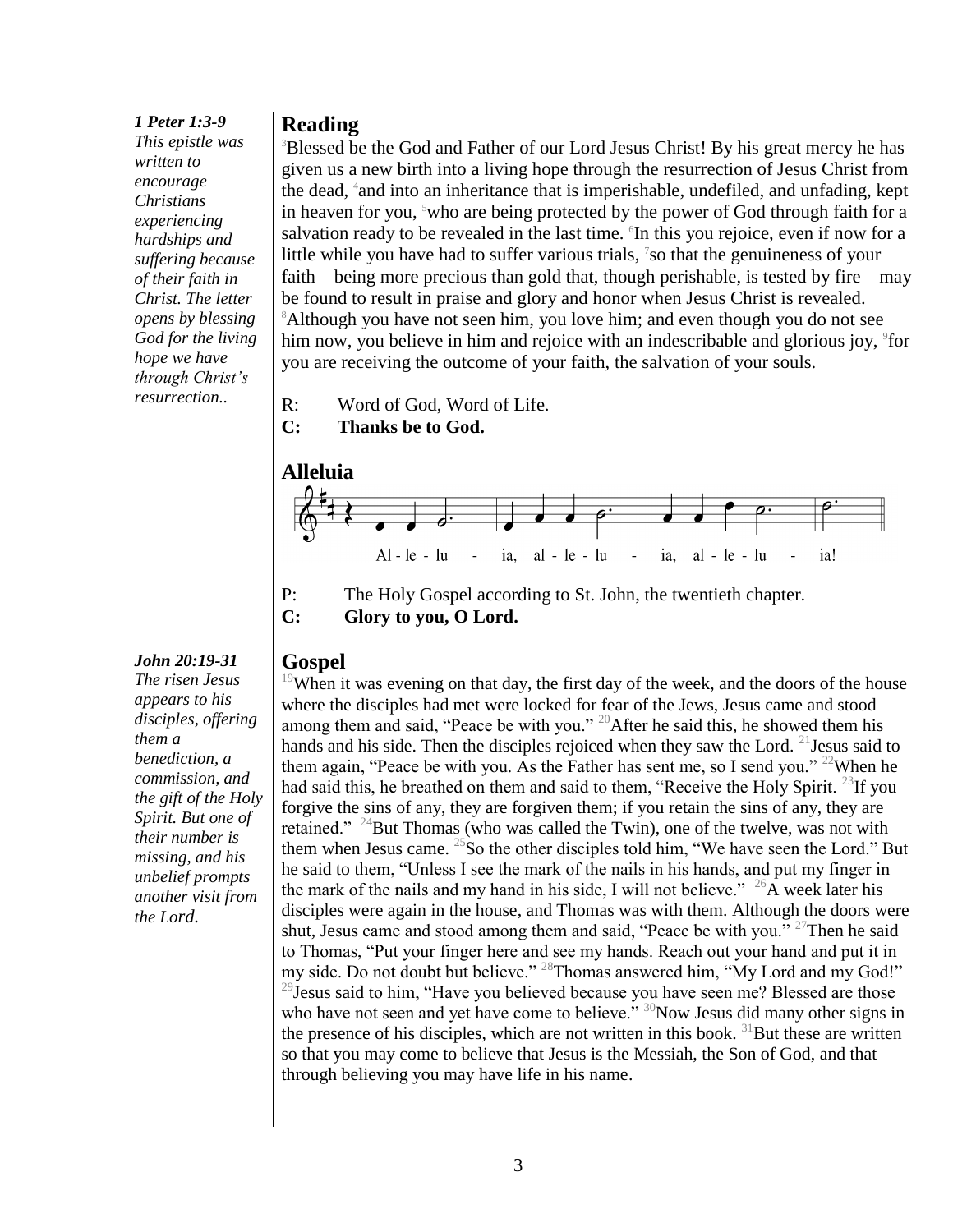- P: The Gospel of our Lord.
- **C: Praise to you, O Christ.**

### **The Nicene Creed**

We believe in one God, the Father, the Almighty, maker of heaven and earth, of all that is, seen and unseen.

We believe in one Lord, Jesus Christ, the only Son of God, eternally begotten of the Father, God from God, Light from Light, true God from true God, begotten, not made, of one Being with the Father; through him all things were made. For us and for our salvation he came down from heaven, was incarnate of the Holy Spirit and the virgin Mary and became truly human.

For our sake he was crucified under Pontius Pilate; he suffered death and was buried.

On the third day he rose again in accordance with the scriptures; he ascended into heaven and is seated at the right hand of the Father.

He will come again in glory to judge the living and the dead, and his kingdom will have no end.

We believe in the Holy Spirit, the Lord, the giver of life, who proceeds from the Father and the Son, who with the Father and the Son is worshiped and glorified, who has spoken through the prophets. We believe in one holy catholic and apostolic church. We acknowledge one baptism for the forgiveness of sins.

We look for the resurrection of the dead,

and the life of the world to come. Amen

#### **Sermon**

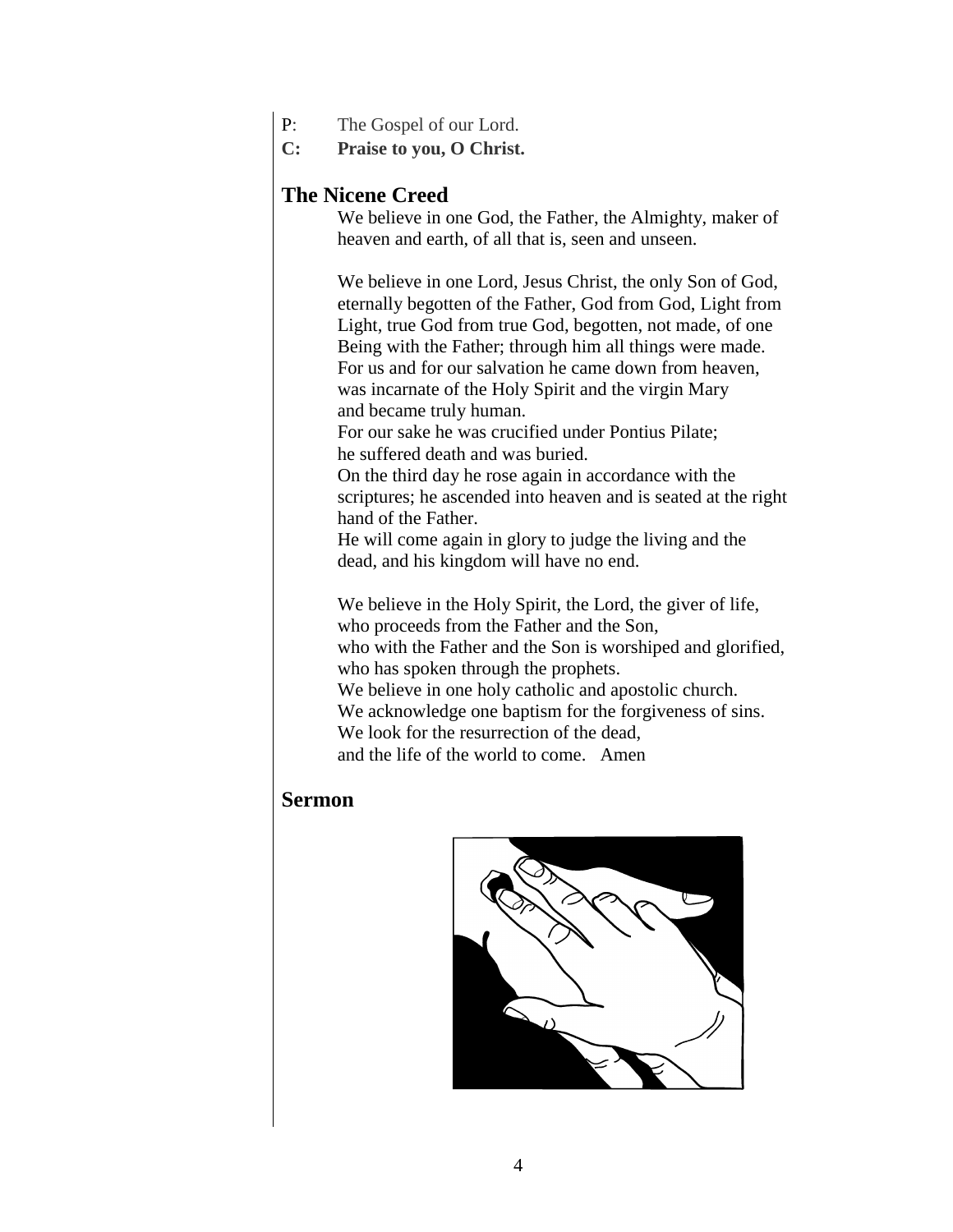## **Hymn of the Day**



Text: Henry Alford, 1810-1871, alt. Music: DUNLAP'S CREEK, Samuel McFarland, fl. 1816

#### **Offering**

*Lake of the Isles Lutheran Church is supported through the generous gifts of time, talent and treasure of our friends and members. In order to fulfill our mission and ministry, we need to receive approximately \$6,000 in offerings each week. We thank you for your support and partnership in the proclamation of the good news.*

*That Easter Day with Joy was Bright*

*Latin, 5th Century Rachel Aarons*

#### **Anthem**



*That Easter day with joy was bright: the sun shone out with fairer light when to their longing eyes restored, th'apostles saw their risen Lord. His risen flesh with radiance glowed, his wounded hands and feet he showed; those scars their solemn witness gave that Christ was risen from the grave. O Jesus, King of gentleness, do thou thyself our hearts possess, that we may give thee all our days the willing tribute of our praise. O Lord of all, with us abide in this, our joyful Easter-tide; from ev'ry weapon death can wield thine own redeemed forever shield. All praise, O risen Lord, we give to thee, who dead, again dost live; To God the Father, equal praise, and God the Holy Ghost we raise.*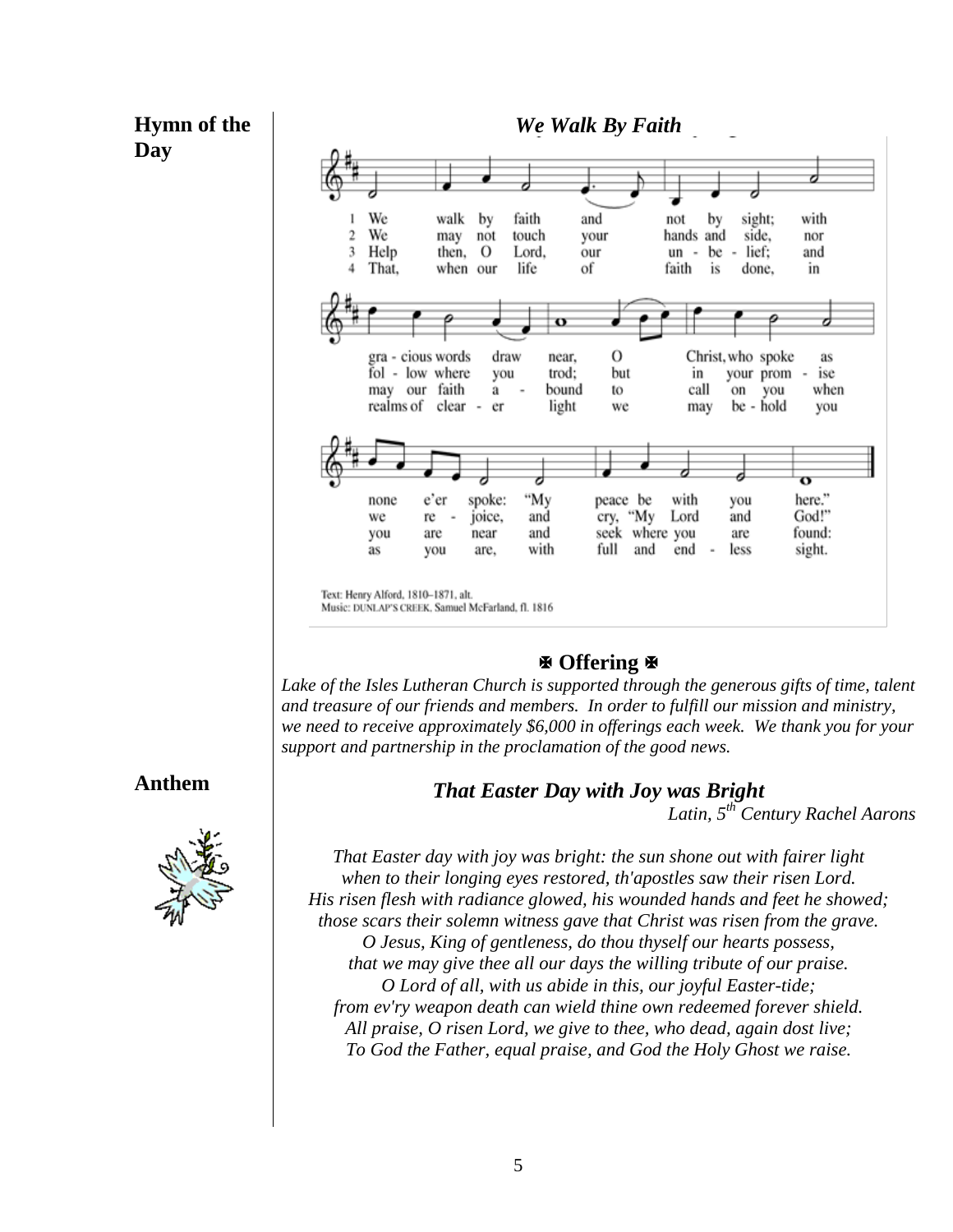

C: Our Father in heaven, hallowed be your name, your kingdom come, your will be done, on earth as in heaven. Give us today our daily bread.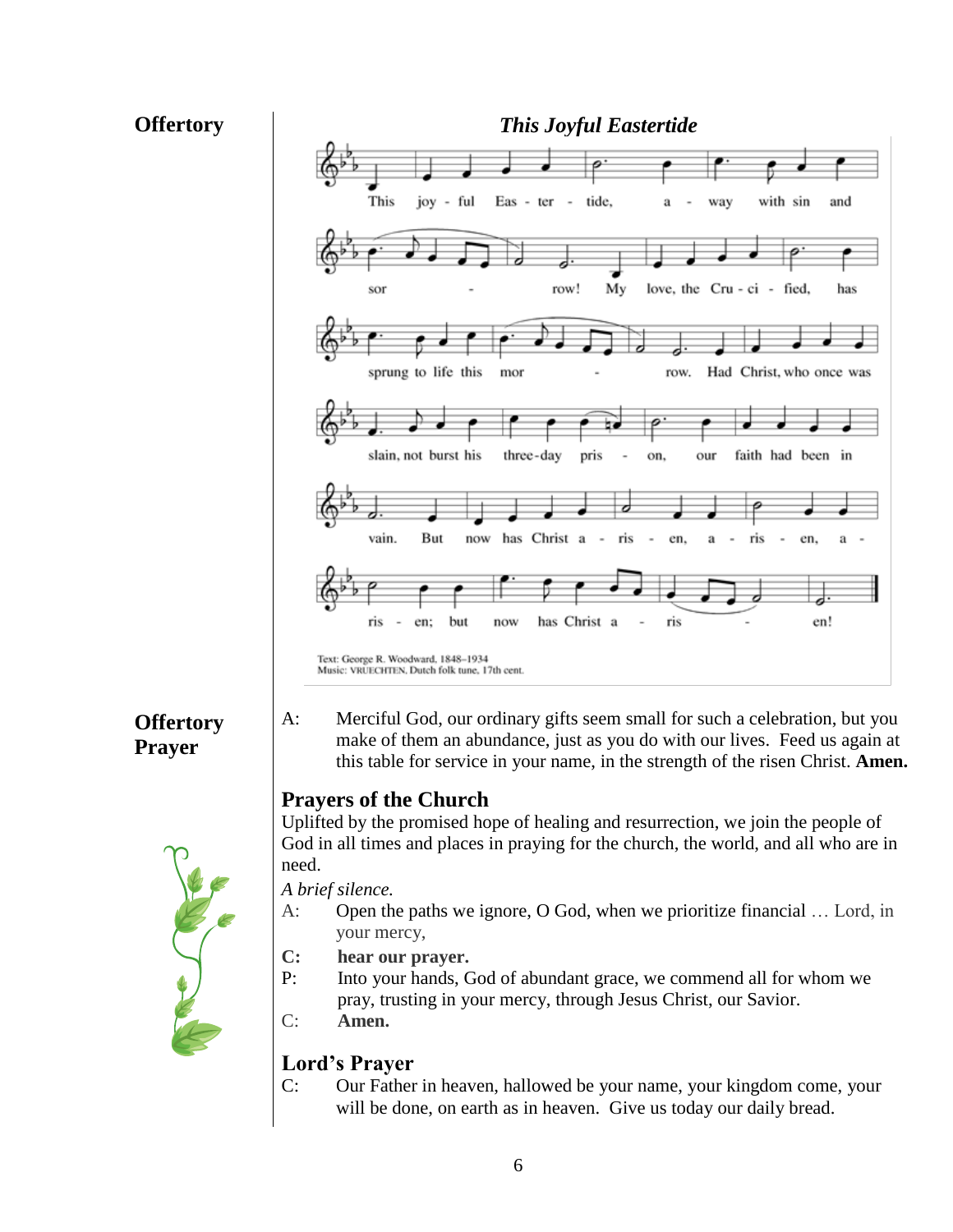Forgive us our sins as we forgive those who sin against us. Save us from the time of trial and deliver us from evil. For the kingdom, the power, and the glory are yours, now and forever. Amen.

#### *ASENDING*

*We receive the blessing of God and leave in peace, Sent out to live the way of Jesus for the sake of the world God loves.*



#### **Benediction**

- P: The Lord bless you and keep you.
	- The Lord's face shine on you and be gracious to you.
	- The Lord look upon you with favor and  $+$  give you peace.
- **C: Amen.**

#### **Announcements**

#### **Dismissal**

- P: Go in peace. Live in love, as Christ loved us.
- C: Thanks be to God.

# **Postlude** *Unter dem Sternenhimmel (Under the Starry Sky)*

*Hans-André Stamm (b. 1958)*

*You are free to leave during the Postlude or remain to enjoy the offering of music and praise. Bulletin liturgy and hymnody reprinted under CCLI license #1821244 and or OneLicense.net #A-70405*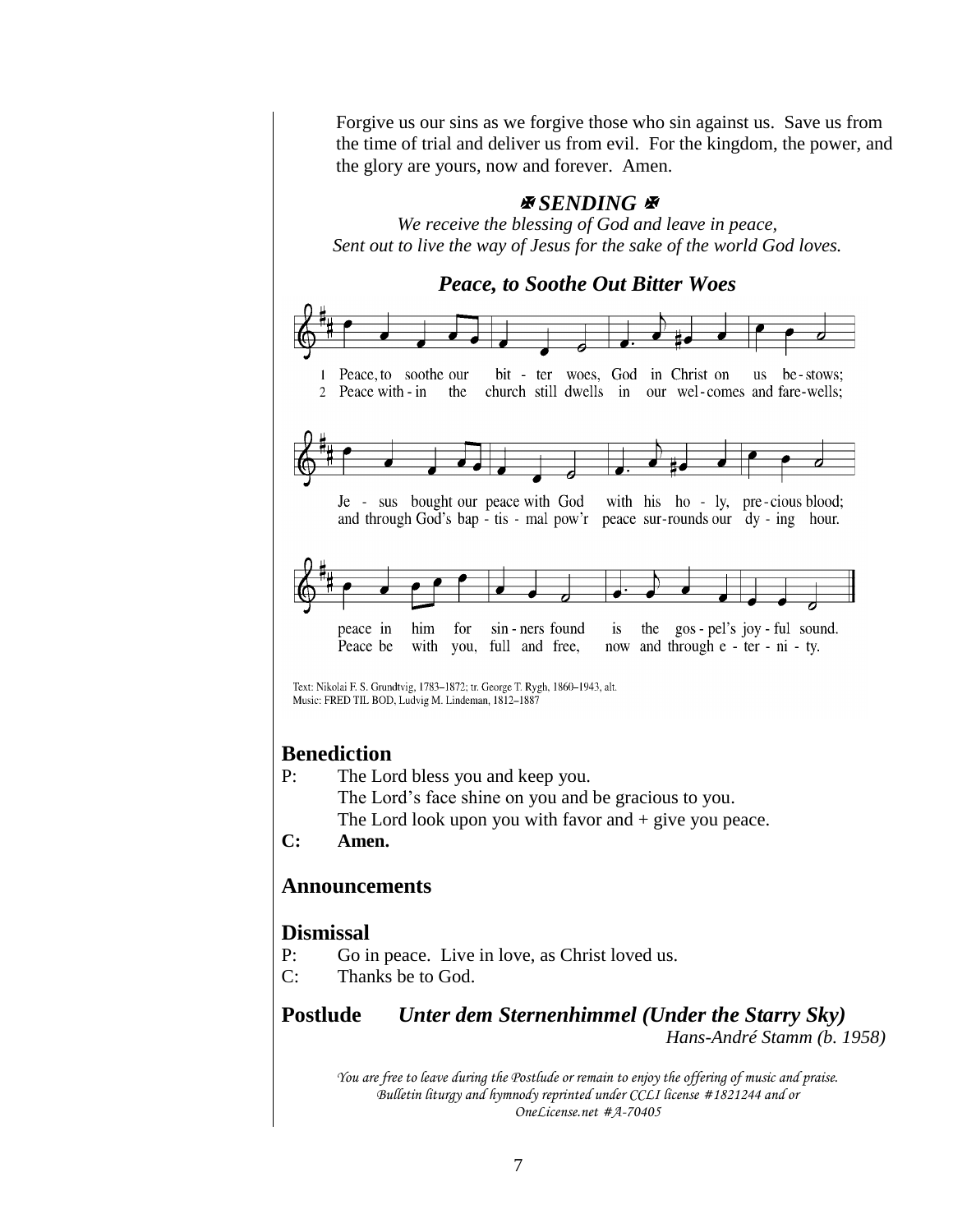#### **WELCOME**

We thank you for celebrating the love of Jesus Christ with us this week, and we invite you back again—for prayer and worship and to any of the events our congregation has scheduled. We hope the message of God's grace will guide and strengthen you as you grow in love and faith in your daily life.

| <b>YOUR WORSHIP</b><br><b>LEADERS TODAY</b> | Pastor<br>Organist<br><b>Worship Assistant</b><br><b>Flute</b>                                                      | Rev. Dr. Arden D. Haug<br>Dr. Kris Rizzotto<br>Marty Carlson<br>Rachel Haug Root     |
|---------------------------------------------|---------------------------------------------------------------------------------------------------------------------|--------------------------------------------------------------------------------------|
| <b>CHURCH OFFICERS</b>                      | President<br><b>Vice President</b><br>Treasurer<br>Secretary                                                        | Chanda Olson<br>Jennifer Cook<br>Ross Bartels<br>Jon Sprain                          |
| <b>STAFF</b>                                | <b>Children's Ministry Director</b><br>Seminarian<br><b>Office Manager</b><br><b>Nursery Attendant</b><br>Custodian | Diane LaMere<br>Al Aakre<br>Linda Nelson<br><b>Tori Reisberg</b><br>Fernando Fierros |

# ANNOUNCEMENTS

 $\overline{\phantom{a}}$  , and the contribution of the contribution of the contribution of the contribution of the contribution of the contribution of the contribution of the contribution of the contribution of the contribution of the

 $\overline{\phantom{a}}$  , and the contribution of the contribution of the contribution of the contribution of the contribution of the contribution of the contribution of the contribution of the contribution of the contribution of the

### *PRAYER LIST*



Please keep the following friends & members of our community of faith in your prayers of

thanksgiving or for comfort, peace, and healing. **Shirley Carlson, Gary Olson**, father of Lars Olson**; Sam Pederson,** nephew of Jennifer Cook; **Sam Brown,** child of Liz and Mike Brown; **Jim Peterson,** brother-in-law of Rick and Suzanne Pepin; **Bruce Payne**, cousin of Michelle McCreery; **Mary McCarthy**, friend of Nancy McCutcheon**; Lynn Williamson,** family of Bruce and Carol Kuehn**; Heluza Ramos,** grandmother of Rebecca Morell**, Deb Benson**, mother of Kayla Hoel; **Trevor Daniel**, prayer request by Cheri Moe; **Tom Konz**, friend of Michelle McCreery and Mark Duff.

**Loved Ones In The Military** Please keep all the members and families of the military in your prayers of thanksgiving and protection.

*Janna Haug 4.24*



#### **\_\_\_\_\_\_\_\_\_\_\_\_\_\_\_\_\_\_\_\_\_\_\_\_\_\_\_\_\_\_\_\_\_\_\_\_\_\_\_\_\_\_\_\_** *HAPPY BIRTHDAY*



8